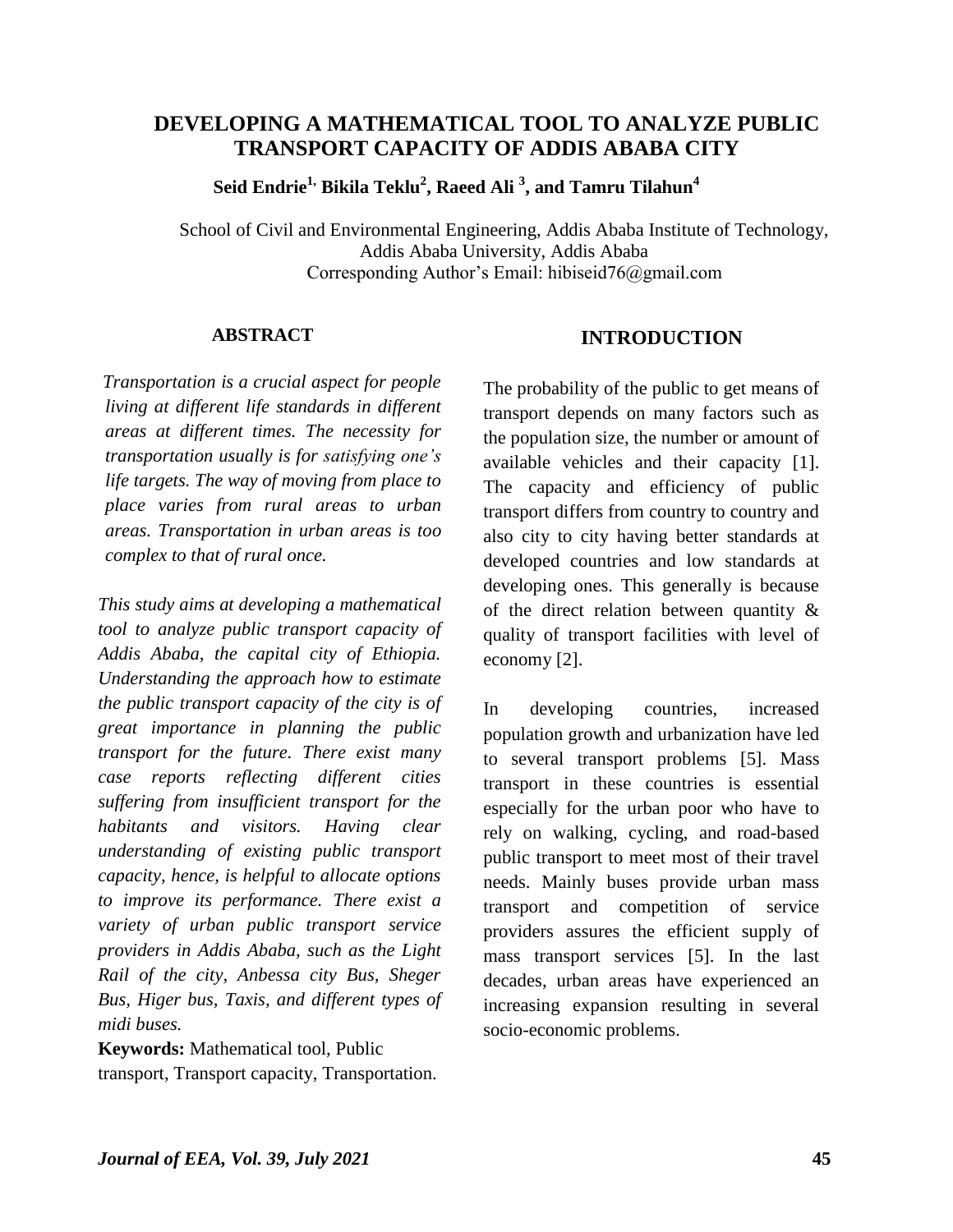These include unequal spatial urban development, a high pressure on nonrefundable infrastructure, land and housing shortages, and, to high degree, lack of urban services.

 These problems, in addition to low income and unemployment, eject poorer people to urban peripheries where housing costs are lower. But these peripheries are diploid of public services and increase the cost of providing urban infrastructure. Public transport, in particular, planned to operate in more density populated areas, offer a lower frequency and quality service, due in part to larger distances and unstable road system [1].

 Unorganized urban expansion leads to an unorganized and irrational transport system in which superimposition of routes is one of its characteristics. In addition, municipal system if not centrally coordinated results in superimposition and low coordination of routes and irrationality of the whole system Urban expansion bring planning difficulties. But people require in each area an adequate public transport that allows easy moves to work, shopping, educational, health, and cultural centers [1].

 Thus, an urban public transport system needs to assure mobility and accessibility through a fast, secure, regular, and trustable transport at a reasonable cost. Unfortunately it is not easy to assure all these characteristics due to complex institutional arrangements between state and several municipalities. Thus, a first step consists of working an agreement among all political institutions involved [1].

Transport is a catalytic force, both as an agent vital for economic growth and as an agent for economic decline where economic resources and conditions, as well as human endeavor, are insufficient. In this vein, efficient transportation should be seen as a factor that unifies the entire economy, which facilitates development [2]. A wellfunctioning transport system helps to maximize economic growth (progress) of cities [3]. Urban mass transport continues to be a high priority social obligation of governments throughout the world and, in some jurisdictions, it is the prime responsibility of national governments, while in other localities, it is a state or local government responsibility [4].

Mass transport in developing countries is essential for the urban poor who have to rely on walking, cycling, and road-based public transport to meet most of their travel needs. Mainly buses provide urban mass transport and competition guarantees the efficient supply of mass transport services [5].

Transport capacity deals with the movement of both people and vehicles. It is defined as the number of people that can be carried in a given time period under specified operating conditions without unreasonable delay or hazard and with reasonable certainty [6]. Capacity is a technical concept that is of considerable interest to operators, planners and service designers.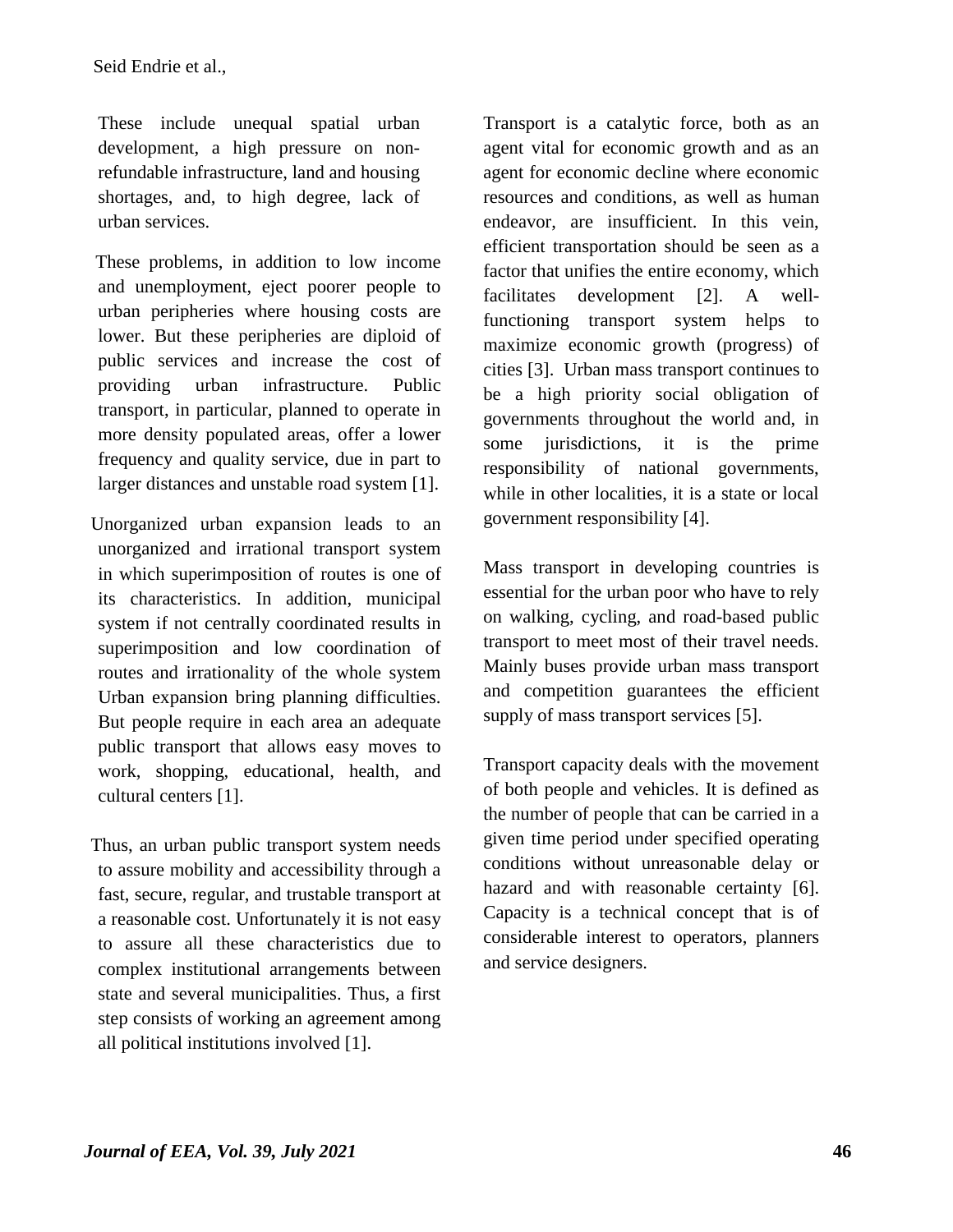There are two useful capacity concepts stationary capacity and flow capacity. Scheduled transport services are characterized by customer waiting at boarding areas and traveling in discrete vehicles along determined paths. The waiting area and the vehicle itself each have a stationary capacity measured in persons per unit of area. Transportation services also have a flow capacity which is the number of passengers that can be transported across a point of the transportation system per unit of time. While this is usually thought of as the number of total customers per transit line per direction per hour, flow capacity can be measured for other elements of the system including corridors, fare turnstiles, stairs, elevators and escalators [7].

The key factors which influence capacity include the type of right-of-way, the number of movement channels available, the minimum possible headway or time spacing between successive transportation vehicles, obstacles to movement along the transport line such as complex street intersections and "flat" rail junctions, the maximum number of vehicles per transport unit, operating practices of the transport agency pertaining to service frequencies and passenger loading standards, and long dwell times at busy stops resulting from concentrated passenger boarding and alighting, on-vehicle fare collection and limited door space on vehicles [7].

 One of the most important capacity considerations is to distinguish between maximum theoretical or crush capacity and practical operating capacity, also called schedule design capacity). A transit vehicle may have an absolute "maximum" capacity usually referred to as the crush load. This commonly is the capacity cited by vehicle manufacturers. The absolute capacity assumes that all space within the vehicle is loaded uniformly at a specified passenger density and that occupancy is uniform across all vehicles throughout the peak period, a condition that rarely happens in practice.

 Similarly a rail line or a bus system operating in an exclusive right of way may have a theoretical minimum headway (time between two successive vehicles) based on station dwell times, vehicle propulsion characteristics and safety margins. From these characteristics, the theoretical maximum capacity measured as vehicles per hour per direction can be determined. However, random variations in dwell times caused by such things as diminished boarding and alighting flow rates on crowded trains, reduces the maximum or theoretical line capacity [7].

 Operation at maximum capacity strains the system and should be avoided. They result in serious overcrowding and poor reliability. Therefore, scheduled design capacities should be used. This capacity metric takes into consideration spatial and temporal variation and still results in some but not all transit vehicles operating at crush capacity [7].

 Further, the arriving patterns of passengers and vehicles at transit stops during peak periods may result in some vehicles having lower than capacity loads particularly if there is irregularity in the gap between successive arriving vehicles. Finally, there can be a "diversity of loading" for parts of individual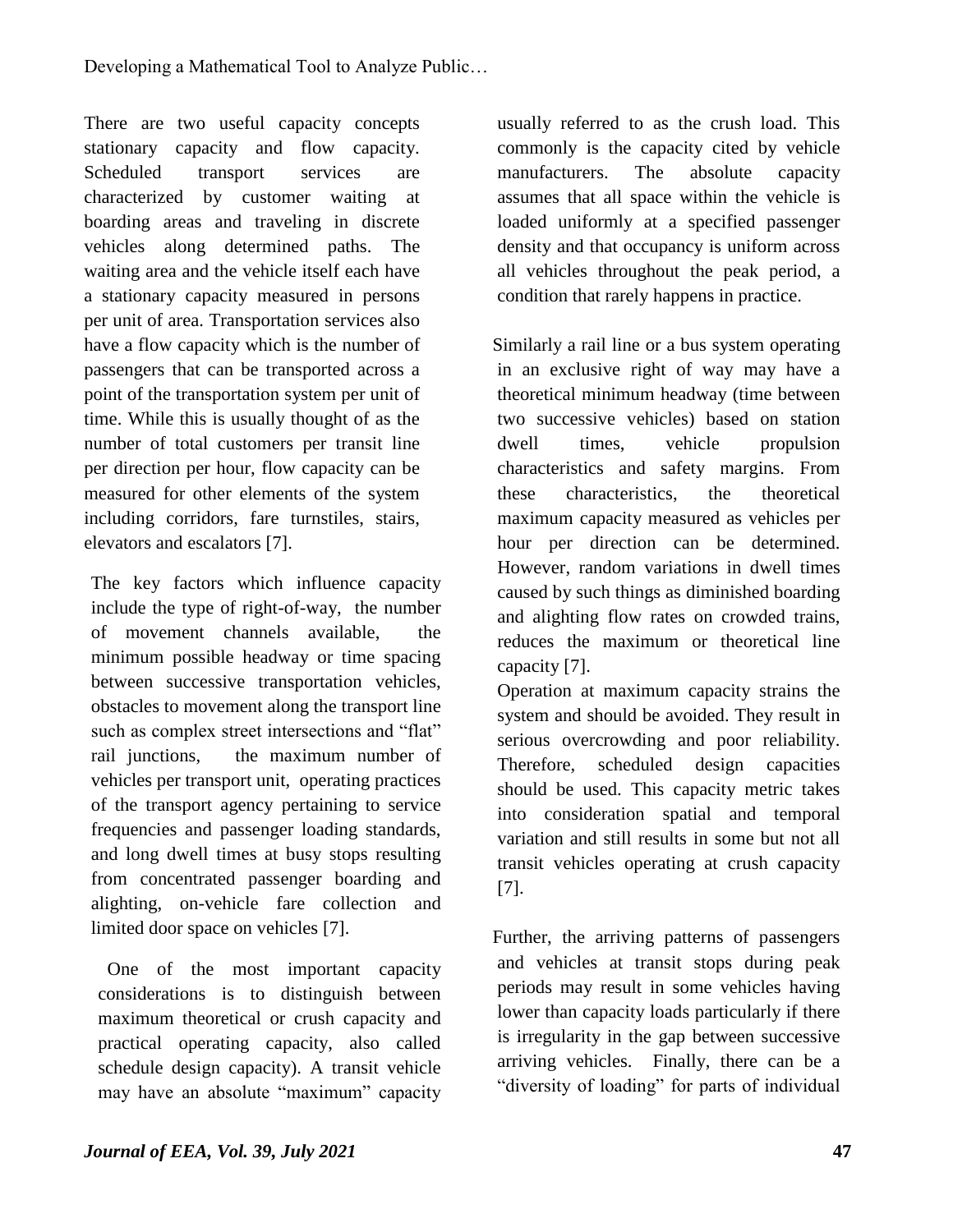vehicles (e.g., in partial low-floor LRT vehicles or buses with internal steps) and among vehicles in multi-vehicle consists such as heavy rail trains [7].

# **BACKGROUND**

 In Ethiopia, the need of public transport is highly increasing both in rural and urban areas. Many are losing their valuable time and business due to shortage of transport to jobs. This time, looking peoples making lines waiting for busses or taxis becomes somewhat familiar, especially in the capital city Addis Ababa.

 The city covers total area of around 540 square kilometers. Its current population is above 4.5 million. Public transport in the city mainly consists of conventional bus services provided by the publicly owned Anbessa City Bus and Public Service Employees Transport Service Enterprises, Alliance Transport Service Share Company, Midi-buses and Taxis operated by the private sector. [8].The leading purposes of trip in the city are Work and education. The road network of Addis Ababa is limited in extent and right of way. Its capacity is low, on-street parking is prevalent, and the pavement condition is deteriorating. Despite a large volume of pedestrians, there are no walkways over a large length (63%) of the roadway network.

 This is a major concern because it contributes to the increased pedestrian involvement in traffic accidents (10,189 accidents occurred in 2004 E.C. [9].

## **Research Questions**

At the end this research paper answers the following basic questions.

- 1. What are the main factors on which capacity of public transportation in Addis Ababa depends?
- 2. How can the capacity be calculated depending on these factors?

## **Research Objective**

 Having clear knowledge about the approach how to determine the public transport capacity will help the concerned government officials and transportation professionals to apply strategies for maximizing the existing capacity and improve the service so that it will fit to the daily demand. The main goals behind this paper are:

- 1. To identify the different factors on which the public transport capacity of Addis Ababa depends.
- 2. To develop a mathematical tool that can be used to determine the operating public transport capacity for Addis Ababa.

# **LITERATURE REVIEW**

# **Public Transport Generals**

The basic purpose of any urban public transit system is to carry people as efficiently and effectively as possible. However, defining the aims of a transit system in more detail is not easy [11].

A public transport system has two basic objectives that it is expected to achieve simultaneously to serve the public interest and to be profitable. However, the two objectives can sometimes be in conflict.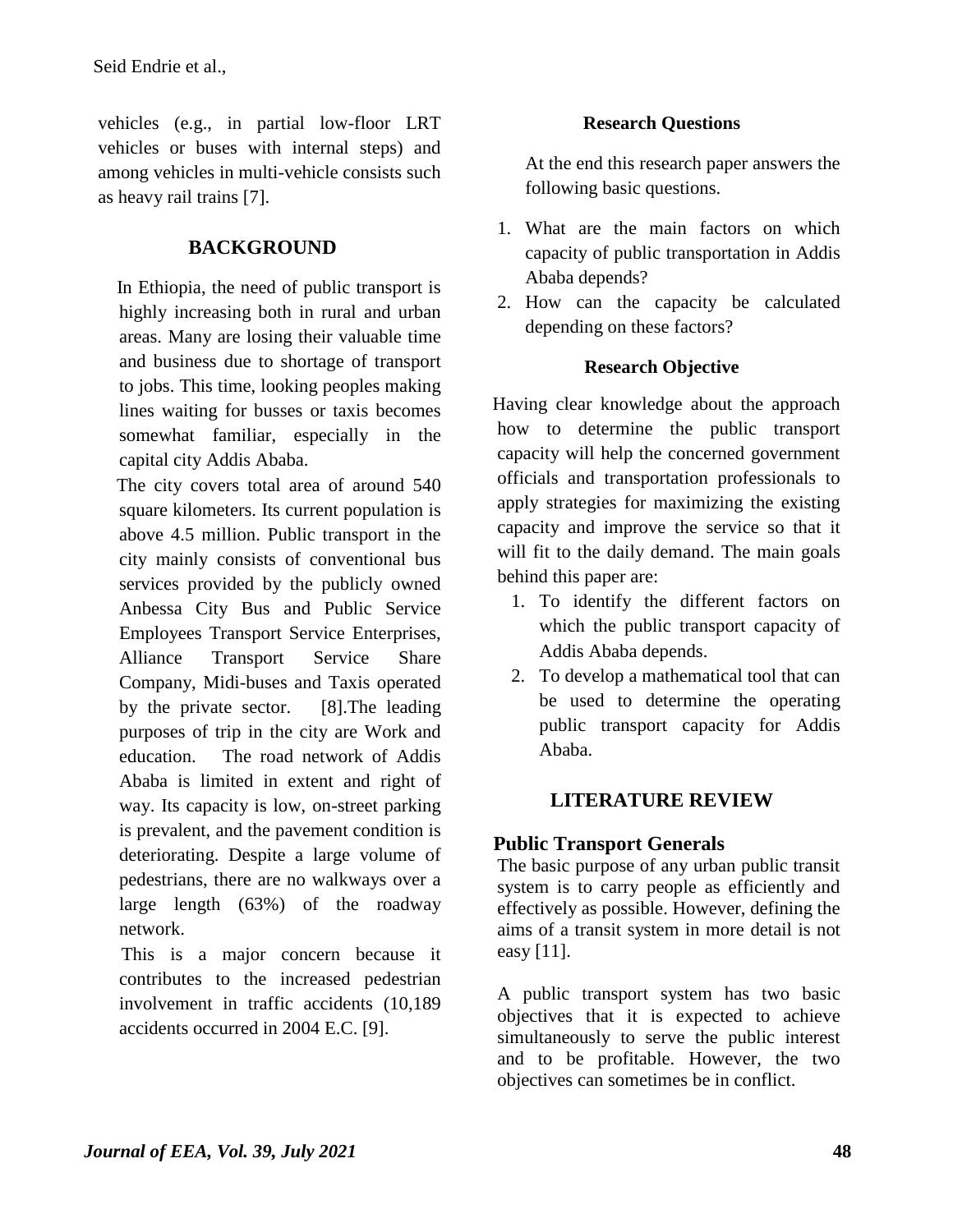In such cases, the policy must focus either on the public interest or on profitability [11].

The general worldwide trend has been for urban public transit systems to take the public interest approach. This has helped maintain public transit systems that offer relatively low fares and generate large networks [11]. The public transport operators always work hard to improve the status of their service in order to maximize the satisfaction of their public while satisfaction of the public depends on different factors such as: the population size, service efficiency, service quality, the number and type of available vehicles and their capacity.

The capacity and efficiency of public transport differs from country to country and also city to city having better standards at developed countries and low standards at developing ones. This generally is because of the direct relationship between quantity & quality of transport facilities and level of economy. In developing countries, increased population growth and urbanization have led to several transport problems. Mass transport in these countries is essential especially for the urban poor who have to rely on walking, cycling, and road-based public transport to meet most of their travel need. In these countries buses are the main urban mass transport providers and competition guarantees the efficient supply of mass transport services.

# **Public Transport Capacity**

 Transport capacity is different than highway capacity: it deals with the movement of both people and vehicles; depends on the size of the transport vehicles and how often they operate; and reflects the interaction between passenger traffic concentrations and vehicle flow [6].

 Capacity is a technical concept that is of considerable interest to operators, planners and service designers. There are two useful capacity concepts – stationary capacity and flow capacity [7]. Scheduled transit services are characterized by customer waiting at boarding areas and traveling in discrete vehicles along predetermined paths. The waiting area and the vehicle itself each have a stationary capacity measured in persons per unit of area. Transit services also have a flow capacity which is the number of passengers that can be transported across a point of the transportation system per unit of time. While this is usually thought of as the number of total customers per transit line per direction per hour, flow capacity can be measured for other elements of the system including corridors, fare turnstiles, stairs, elevators and escalators [7].

# **PERSON CAPACITY**

At the simplest level, transport capacity is determined by the product of transport vehicle capacity and the maximum frequency with which transit vehicles can pass a given location [6]. The person capacity or passenger-carrying capability for any given transit route can be defined as "the maximum number of people that can be carried past a given location during a given time period under specified operating conditions without unreasonable delay, hazard, or restriction, and with reasonable certainty [6].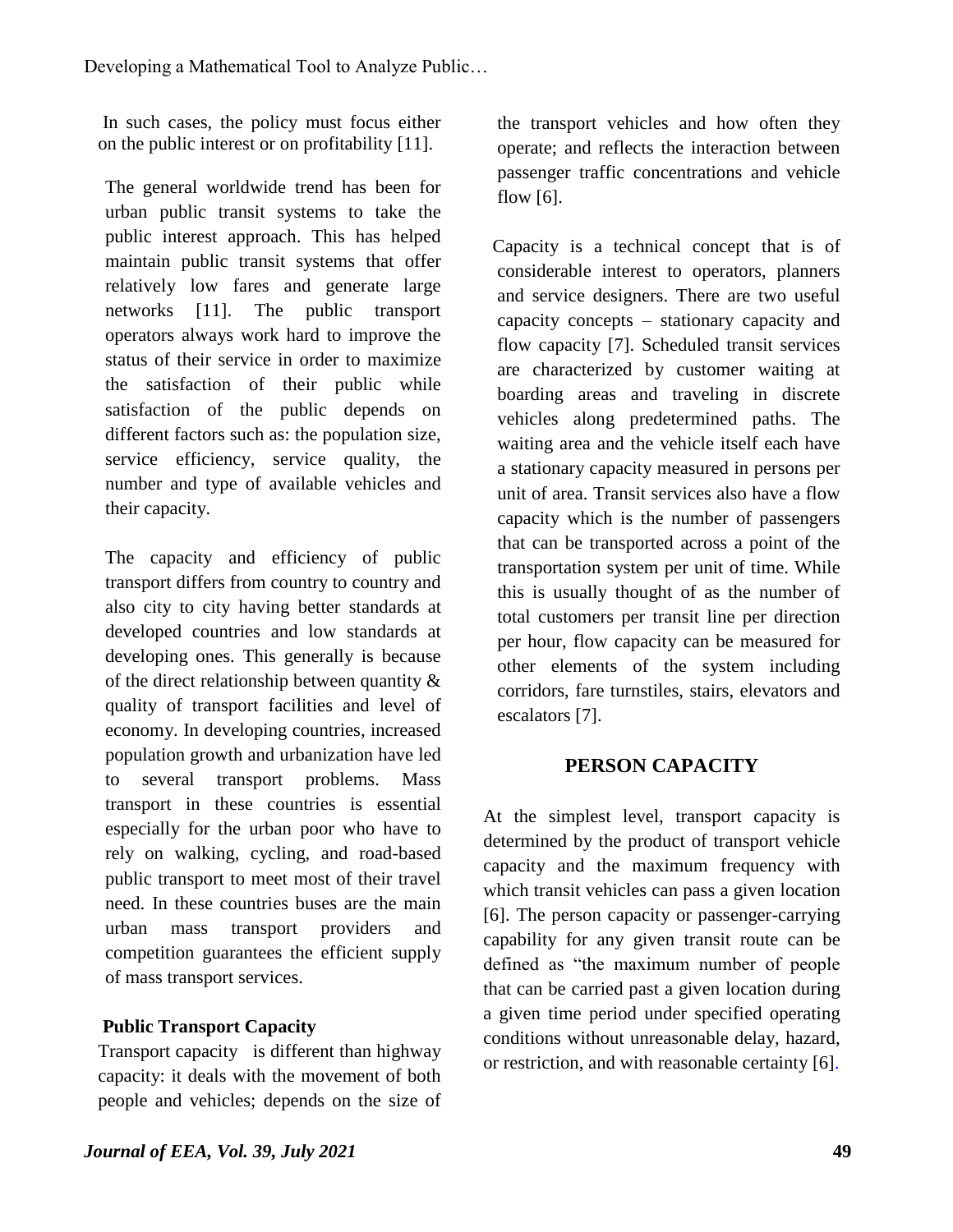Seid Endrie et al.,

More specifically, person capacity depends on the mix of vehicles in the traffic stream, including the number and occupancy of each type of vehicle that can reasonably be expected to pass a point on a transit route. It is a function of vehicle size, type, occupancy, and headway. The number of transit vehicles along a route reflects the degree of scheduled service [6].

### **TRANSPORT LINE CAPACITY**

The passenger capacity of a transport line is the product of the number of vehicles per hour (usually past the busiest stop) and the number of passengers that each vehicle can carry [6].The following four basic factors determines the maximum passenger capacity [6]: Maximum number of vehicles per transport unit (bus, car, train);

Passenger capacity of individual vehicles; the minimum possible headway or time spacing between individual vehicles; and, The number of lanes or passenger loading positions available.

#### **Factors that affect Transport Capacity**

The key factors which determine transport capacity are the following [7]:

- $\checkmark$  The type of right-of-way (interrupted flows vs. uninterrupted flows),
- $\checkmark$  The number of movement channels available (lanes, tracks, loading positions, etc.),
- $\checkmark$  The minimum possible headway or time spacing between successive vehicles,
- $\checkmark$  Impediments to movement along the transport line such as complex street intersections and "flat" rail junctions,
- $\checkmark$  The maximum number of vehicles per transport unit (buses or rail cars),
- Operating practices of the transport agency pertaining to service frequencies and passenger loading standards, and

 $\checkmark$  Long dwell times at busy stops resulting from concentrated passenger boarding and alighting, on-vehicle fare collection and limited door space on vehicles.

Here under are factors determining transport capacity [6]:

Vehicle Characteristics

Right-of-Way Characteristics

Stop Characteristics

Operating Characteristics

Passenger Traffic Characteristics

Street Traffic Characteristics

Method of Headway Control

#### **Procedures to Determine Transport Capacity**

Procedures to determine capacity of an existing and operating bus transport system [7]: Step 1: Data Collection for Critical Stop Step 2: Data Collection for Critical Intersection Step 3: Data Analysis Step 4: Estimate Future Volumes Step 5: Capacity Expansion Estimate Step 6: Assess Capacity Expansion Alternatives for Stops Step 7: Assess Capacity Alternatives for Intersections (curbside bus lane) Step 8: Assess Capacity Alternative for

Running Ways

#### **Factors about Addis Ababa City Transport**

Buses provide 40 percent of the public transport in the city; taxis account for 60 percent [9]. The city is currently experiencing horizontal growth, but the bus service has not exhibited growth proportionate enough to accommodate this increase. Analysis results of the transit availability indices show that only the city center is being served by the existing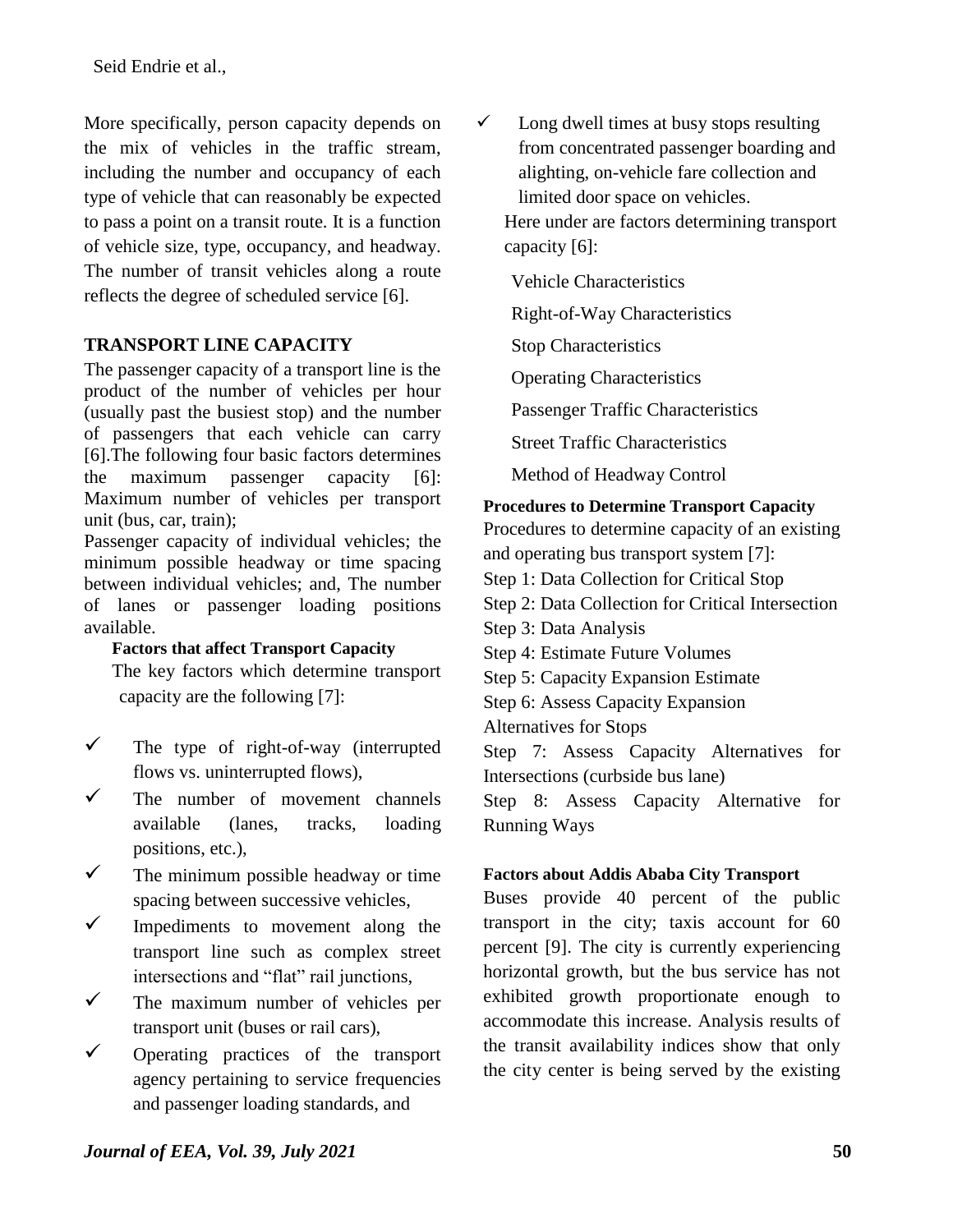bus networks while urban expansion areas have low transit availability [10].

Taxis experience many operating constraints, including bad driver behavior, excessive fares, and high accident rates. This study examines the existing situation as an input for future public transport development and improvement programs [10]. The absence of an up-to-date structure in the bus company, shortage of finance, and reduction of the subsidy from the government are the biggest challenges for the service [10]. The lack of well-defined performance parameters to evaluate the operational efficiency of the bus company is also a constraint for development.

The prospects are the year-to-year increase in the number of bus users [10]. Among the 14,083 taxis operating in Addis Ababa in 2005, 12,283 had 12 seats and 1800 were small taxis with 4 seats. Of the total number of taxis, only 11,806 were inspected and registered by the Addis Ababa Transport Authority through March 005. Public transport service is highly dependent on taxis as a mode despite high fares (taxis are an expensive means of transportation when compared to buses), which are not affordable, particularly for the low-income group (i.e., the urban poor). Taxis, which are operated by the private sector, usually run on fixed routes even if they are not highly enforced by the government (unlike that of the bus).Taxi speeds are affected by frequent stopping for loading and unloading [10]. In the city of Addis Ababa, the dominant public transportation modes are city buses and taxis. Although buses have 30 seats each, they have a carrying capacity of 100 people in a crowded situation. Taxis have a carrying capacity from four (small taxis) to 12 persons (large taxis).

 Car ownership among residents is very low, so the majority depends on buses and taxis for their day-to-day mobility. Walking is the main means of transportation for a number of residents. Unlike other cities in the country, bicycle use is insignificant because of topographic inconveniences. [10].

 Anbessa City Bus Service, Sheger mass transport, the light rail transit, mini bus taxis, midi buses and other buses like Public Service Employees Transport Service Enterprise (PSETSE) are operating in the city currently.

The companies are mandated to provide public transport services to the city and the surrounding areas. They provide scheduled services along different routes. The basic bus service has a system of flat fares for the route with a range varying according to distance.

### **METHODOLOGY**

The passenger capacity of a transport line is the product of the number of vehicles per hour (usually past the busiest stop) and the number of passengers that each vehicle can carry [6]. Since the aim of the paper is to develop a mathematical tool for determining the daily capacity of the operating transport system in the city, all factors will be used in their daily basis.

The daily capacity of a single service provider can be determined as a multiple of number of vehicles, capacity of a vehicle and number of trips made per day.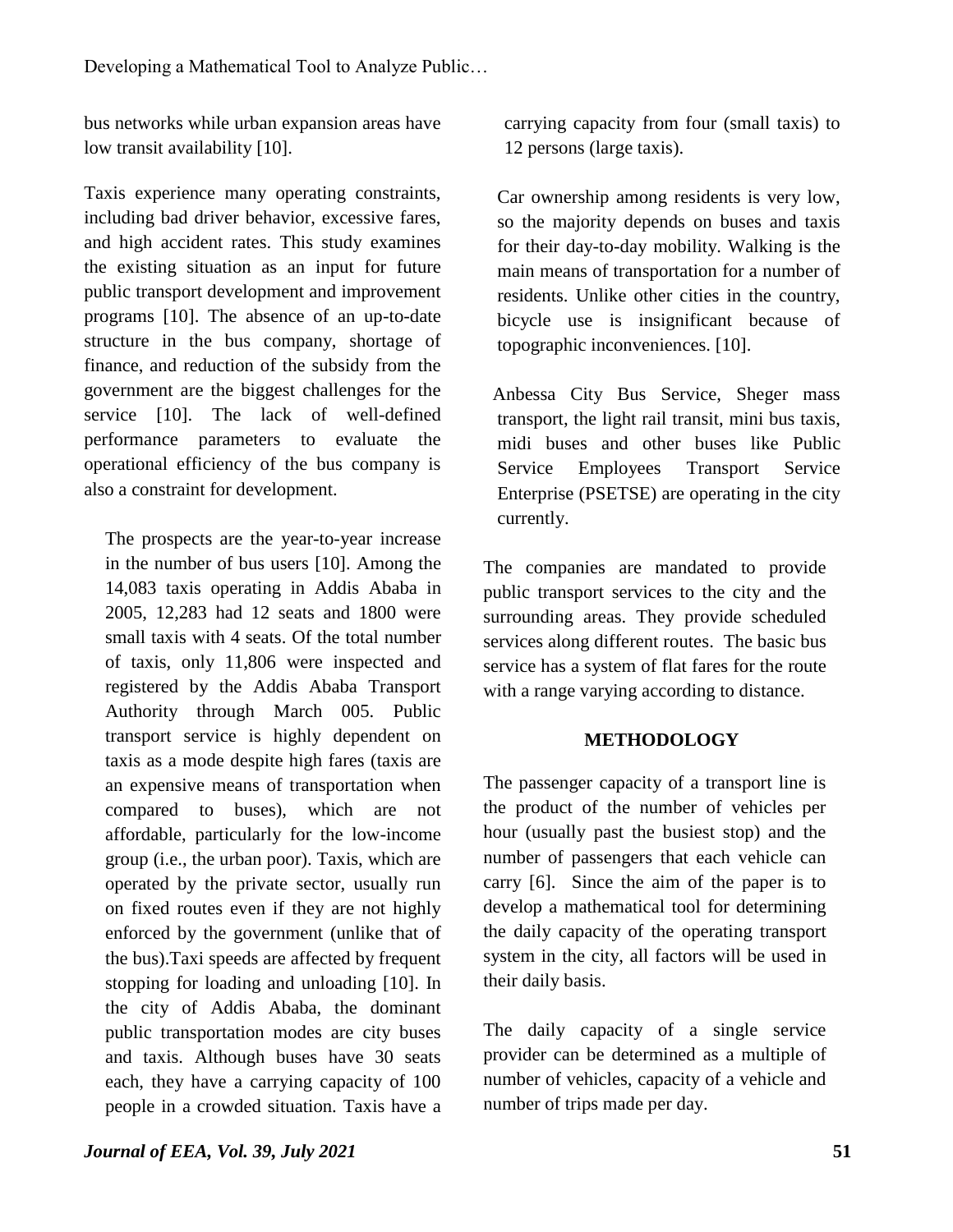$$
C_i = (N_V * C_V * N_t)_{i}
$$
 (3.1)

Where:  $C_i$  = Average daily capacity of service provider i.

 $N_V$  = Average daily operating number of vehicles of service provider i.

 $C_V$  = Average Operating capacity of a vehicle of service provider i.

 $N_t$  = Average number of trips travelled by a vehicle of service provider i per day.

After determining the individual capacities of each serving company, the total capacity can be given as the sum of all.

$$
C_d = \sum_{i=1}^{n} C_i
$$
 (3.2)

Where:

 $C_d$  = Total daily capacity of the public transport.

 To do so, value of Nt for all providers must be determined. It can be determined by using the following equality. The average total distance covered by a vehicle in a day is the multiple of the average length of routes and number of trips made. This in other ways is equal to the multiple of the average speed of the vehicle and effective time of the vehicle in a day.

$$
(S_t)_{i} = (l_t * N_t)_{i} = (V_V * t_e)_{i} \qquad (3.3)
$$

Where:

 $S_t$  = total distance covered by a vehicle of service provider i in a day (km)

 $l_t$  = Average length of trip for service provider i, (km)

 $N_t$  = Total number of trips travelled by a vehicle of service provider i.

 $V_V$  = Average speed of vehicles of service provider i, (km/hr)

 $t_e$  = Effective time of a vehicle of service provider i in a day (hrs) .

 The effective time of a vehicle in turn is calculated as a difference between the total working time in a day and the sum of all times spent at origins, stations, and destinations, time of brake for drivers and daily down times.

$$
(t_e)_i = (t_d - T_S * (N_S * N_t) - t_b - d_t)_i
$$
 (3.4)

Where:

- $t_e$  = Average effective time of a vehicle of service provider i in a day (hrs)
- $t_d$  = Average total working time of a vehicle of service provider i per day, (hrs)
- *T<sup>s</sup>* = Average loading/unloading time at stations for a vehicle of service provider i, (hrs)
- $N_s$  = Average number of stations on a route of service provider i.
- $N_t$  = Total number of trips travelled by a vehicle of service provider I per day.
- $T_b$  = sum of all average breaking times for a vehicle of service provider I per day, (hr)

= lunch **b**reak + sum of **s**toppages at **o**rigin and **d**estination + **T**ea **b**reak.

$$
= l_b + N_t * T_{od} + T_b \tag{3.5}
$$

Where*:* 

 $l_b$  = Lunch break per day per vehicle.

*Tod* = Average time spent at origins and destinations per day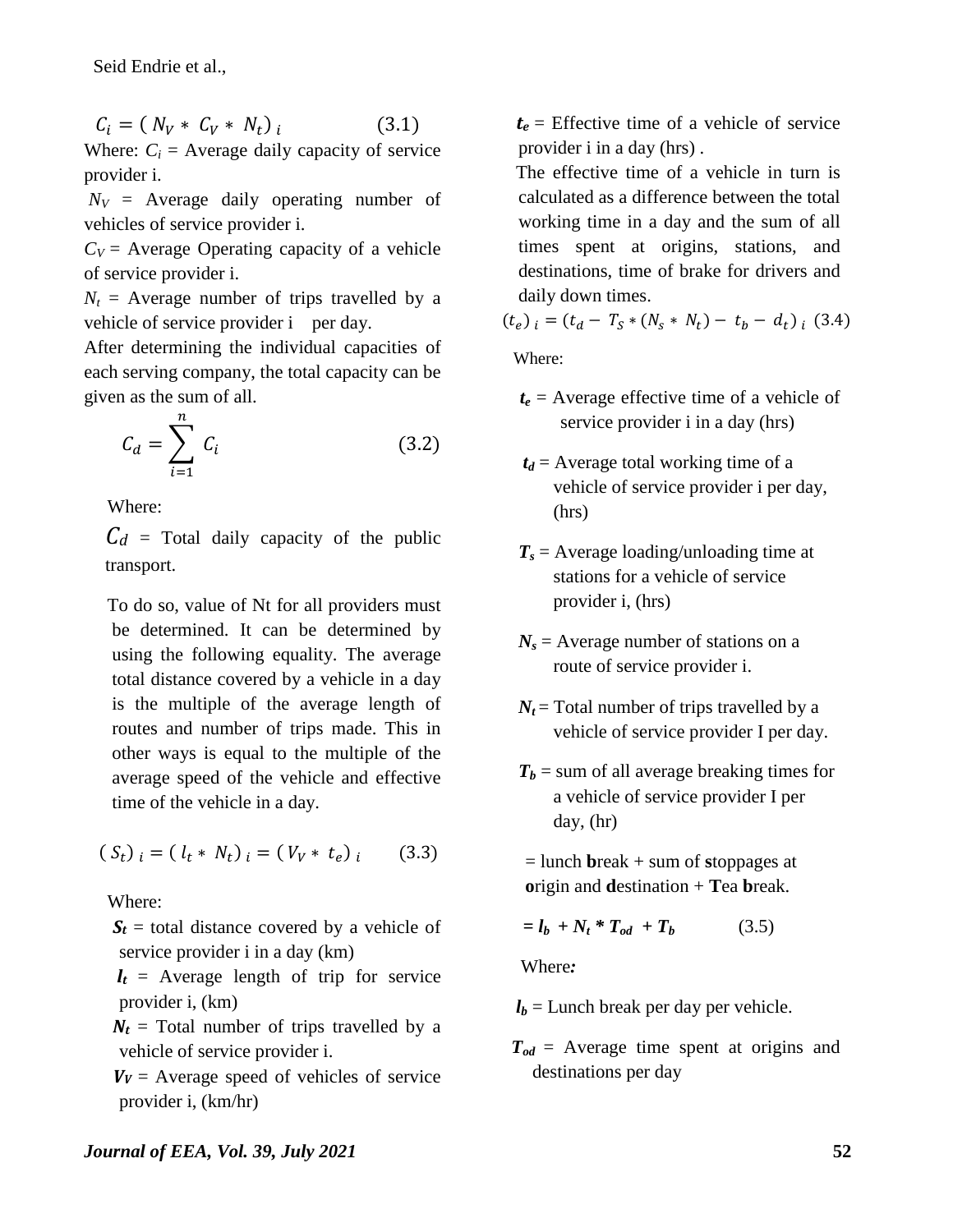$T_b$  = Tea break per day per vehicle (hrs)

 $d_t$  = Average down time per day for a vehicle of service provider i, (hr)

From the above two equations, equation 3.3 and 3.4, **Nt** can be given as below.

$$
N_t = \frac{v_V(t_d - t_b - d_t)}{t_t + T_S V_p N_S}
$$
(3.6)

Substituting equation 3.4 for *t<sup>b</sup>* will give us:

$$
N_t = \frac{V_v(t_d - l_b - T_b - d_t)}{l_t + V_v(T_s N_s + T_{od})}
$$
(3.7)

The total of all daily passenger trips that can be served by all set of the public transport providers in the city can, hence, be determined by summing up the total daily passenger trip capacity of each service provider (look at equation 3.2.). It can also be expressed as under.

$$
(\mathbf{TDPT})_{\text{city}} = \sum_{i=1}^{n} (\mathbf{TDPT})_i \tag{3.8}
$$

Where:

**(TDPT)**  $_{\text{city}}$  = Total daily passenger trip capacity of all public transport providers in the city

 $(TDPT)$ <sub>i</sub> = Total daily passenger trip capacity of public transport provider i. The total daily passenger trip capacity of each service provider, on the other hand, can be determined by multiplying its total daily trips, *Nt*, with the capacity of its vehicle (look at equation 3.1.). It can also be given as hereunder.

 $(TDPT)_{i} = (Nt)_{i} * (Nv)_{i} * C_{i}$  (3.9) **Where:**

 $(TDPT)$ <sub>i</sub> = Total daily passenger trip capacity of public transport provider i.  $N_t$  = Average number of trips travelled by a vehicle of service provider i per day.

 $N_v$  = Average daily operating number of vehicles of service provider i.

 $C_i$  = Average Operating capacity of a vehicle of service provider i.

Substituting equation (3.7) for (*Nt)* results in the following form.

$$
(TDPT)_{i} = \left[\frac{V_{v}*(t_{d}-t_{b}-T_{b}-d_{t})}{t_{t}+V_{v}*(T_{s}N_{s}+T_{od})}\right]_{i} * (N_{v})_{i} * C_{i}...(3.10)
$$

Now, equation 3.10 can be substituted for  $(TDPT)$ i in equation 3.8. Doing so, the total daily passenger trip capacity in the city can be estimated using this formula.

$$
(TDPT)_{\text{city}} = \sum_{i=1}^{n} \left[ \frac{V_v * (t_d - l_b - T_b - d_t)}{l_t + V_v * (T_s N_s + T_{od})} \right]_i * (N_v)_i
$$
  
\*  $C_i$  (3.11)

#### **CONCLUSIONS**

1. Public transport capacity of Addis Ababa City can be determined by using this equation.

$$
(TDPT)_{\text{city}} = \sum_{i=1}^{n} \left[ \frac{V_v * (t_d - l_b - T_b - d_t)}{l_t + V_v * (T_s N_s + T_{od})} \right]_i * (N_v)_i * C_i
$$

2. Public transport capacity is dependent on a range of factors such as road geometry, transport planning, driver behavior, vehicular characteristics and traffic stream characteristics. As shown in the last formula this paper comes up with, there is no variable representing the road geometry. This can be justified as since the speed of the vehicles is counted, the effect of the geometry can be well revealed through the operating speed. Because as the geometry gets somewhat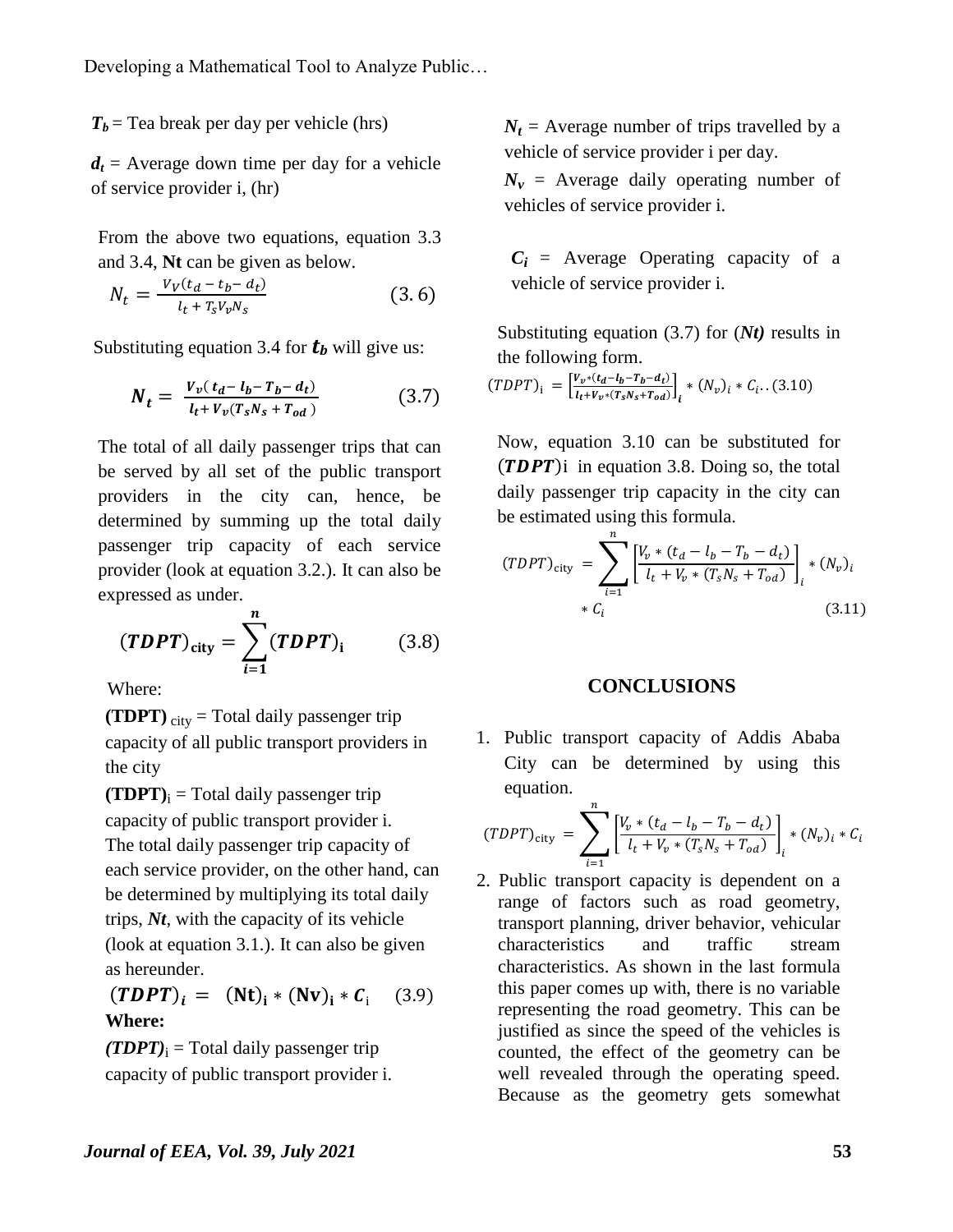inadequacy, it usually causes traffic congestion which in turn reduces the operating speed in the traffic stream and the vice versa holds true.

- 3. Different consequences of transport system planning affect the public transport capacity. In Addis Ababa almost all public transport providers have fixed routes to which they are assigned. At some routes and terminals a number of vehicles may spend more time until they will get their turn to load. On the other hand, peoples may be obliged to make lines looking for a means of transport on other routes. So, to maximize the daily capacity of existing public transport, it is a mandatory to have an efficient citywide transport planning.
- 4. Drivers' behavior affects the public transport capacity in many ways. Some drivers may prefer to start working early and get back home late so that serving the community for longer time while some others favor the opposite. A number of drivers devote long period of time when taking tea breaks and lunch breaks while some others prefer to use their time wisely so that they will have maximum working hours.

#### **REFERENCES**

- [1] Breno Ramos Sampaio, Oswaldo Lima Neto and Yony Sampaio, "*Efficiency Analysis of Public Transport Systems,"* Lessons for institutional planning, Brazil, 2011
- [2] Blonk, W.A.G. (Ed.),"*Transport and Regional Development,"* Farnborough Hampshire: Saxon House Aldershort, 1979.
- [3] Kwakye, E.A., Turner, J. and Grieco, M.,"A Tale of Two Cultures: Ethnicity and Cycling Behavior in Urban

Ghana," Washington D.C: Transportation Research Board, 1994.

- [4] David Hensher,"*Urban Public Transport Delivery in Australia: Issues and Challenges in Retaining and Growing Patronage*," Australia, 2002.
- [5] Michael Poku-Boansi and Kwasi Kwafo Adarkwa," *An Analysis of the Supply of Urban Public Transport Services in Kumasi*," Ghana Department of Planning, Kwame Nkrumah University of Science and Technology, Kumasi – Ghana, 2011
- [6] Transport Capacity and Quality of Service Manual, Second Edition, Transportation Research Board of the National Academies
- [7] Jack Reilly and Herbert Levinson, "*Public Transport Capacity Analysis Procedures for Developing Cities,"*  World Bank, Transport Research Support Program, TRS With Support from UK Department for International Development, 2011.
- [8] World Bank African Region Scoping Study,"*Urban mobility in three cities, Addis Ababa, Dares Salam, Nairobi.", 2002*
- [9] Ethiopian Roads Authority (ERA)," *Urban transport study and preparation of pilot project for Addis Ababa*." Ethiopia, 2005.
- [10] Mintesnot Gebeyehu and Shin-ei Takano," *Diagnostic Evaluation of Public Transportation Mode Choice in Addis Ababa*," Japan.